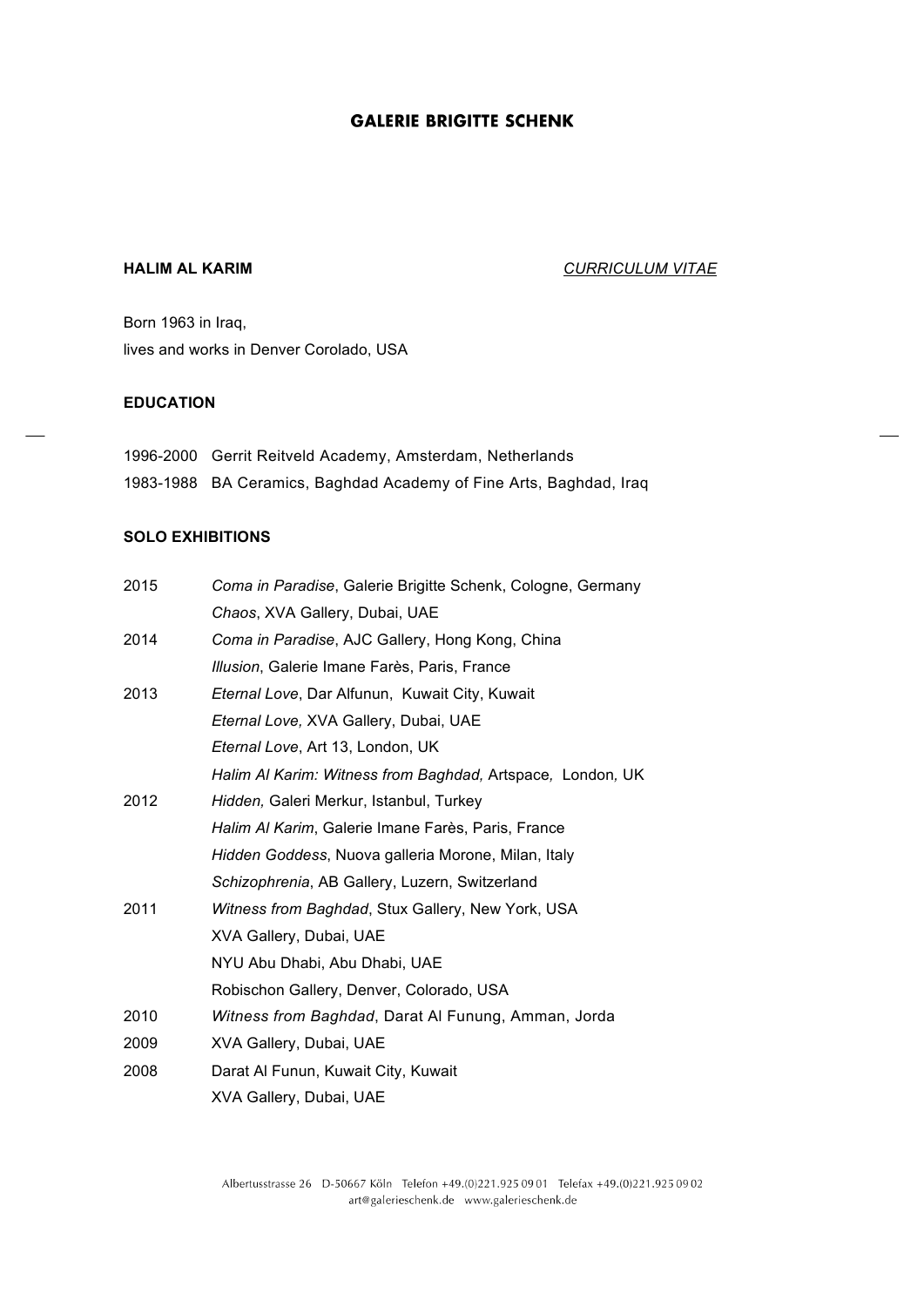- 2007 Boulder Museum of Contemporary Art, Boulder, USA
- 2006 XVA Gallery, Dubai, UAE
- 2005 Robischon Gallery,Denver, Colorado, USA
	- Gremillion Gallery, Houston, Texas, USA
		- Espace SD, Beirut, Lebanon
		- XVA Gallery, Dubai, UAE
- 2004 Saifi Village-Quartier des Arts, Beirut, Lebanon
- 2003 Four Walls Gallery, Amman, Jordan
- 2001 Princessehof National Museum of Ceramics, Leeuwarden,Netherlands
- 2000 Fibeitt Gallery, Amsterdam, Netherlands
- 1996 L'Entretemps Gallery, Beirut, Lebanon
- 1995 50x70 Gallery, Beirut, Lebanon
- 1994 Schauer Gallery, Paris, France
- 1993 French Cultural Center, Amman, Jordan
- 1992 Baladna Gallery, Amman, Jordan

## **GROUP EXHIBITIONS**

| 2015 | Eyes Only: Photographs, Stux Gallery, New York, USA                             |
|------|---------------------------------------------------------------------------------|
|      | Between East and West-Chinese and Islamic Contemporary Art, Museum of           |
|      | Contemporary Art, Yinchuan, China                                               |
| 2014 | Women, Side by Side Gallery, Berlin, Germany                                    |
|      | Art 14 London, Art Space Gallery, London, UK                                    |
|      | Secrets of The Store, AB Gallery, Luzern, Szitzerland                           |
| 2013 | Miami Project, Ronischon GalleryDenver, USA                                     |
|      | Modern Iraqi Art: A Collection, Meem Gallery, Dubai, UAE                        |
|      | Silk Road, Yallay Space, Hong Kong, Chinaction, Meem Gallery, Dubai, UAE        |
|      | Obscura, Amelia Johnson Contemporary, Hong Kong, China                          |
| 2012 | Arab Express: The Latest Art From The Arab World, Mori Art Museum, Tokyo, Japan |
| 2011 | Art in Iraq Today: Part V (with Ali Jabbar and Mahmoud Obaidi), Meem Gallery,   |
|      | Dubai, UAE                                                                      |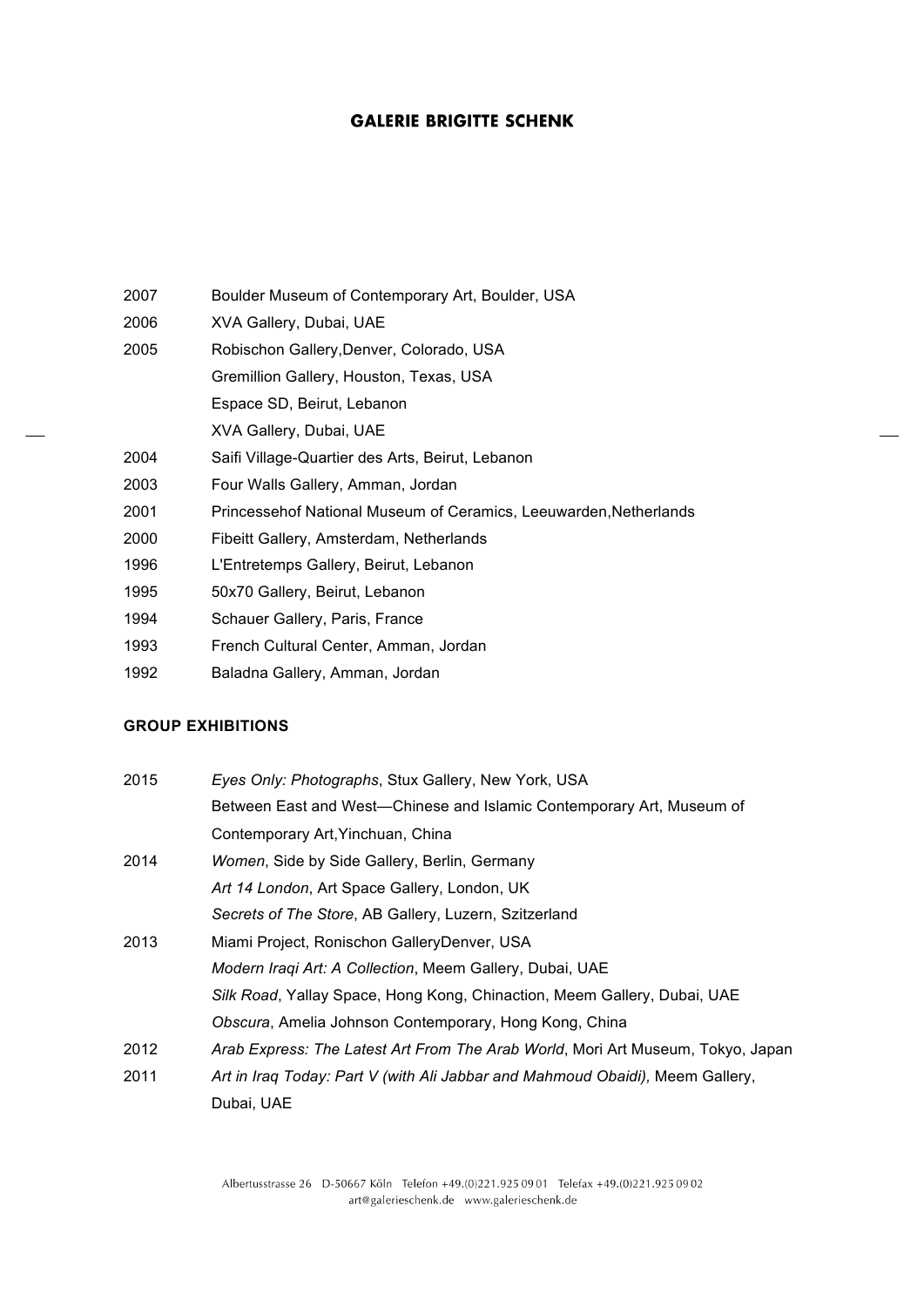|      | Iraqi Pavilion 54th Venice Biennale, Venice, Italy                           |
|------|------------------------------------------------------------------------------|
|      | The Global Contemporary, ZKM/ Museum of Contemporary Art, Karlsruhe, Germany |
| 2010 | Nujoom: Constellations of Arab Art from the Farjam Collection, Dubai, UAE    |
|      | Peripheral Vision, Barjeel Art Foundation, Sharjah, UAE                      |
|      | Barakat: The Gift, Stux Gallery, New York, USA                               |
|      | Red Line Gallery, curated by Robishon Gallery, Colorado, USA                 |
|      | Behind the Mask, The New Art Gallery, Walsall, UK                            |
|      | IF Galleria, Paris, France                                                   |
| 2009 | Unveiled: New Art from the Middle East, Saatchi Gallery, London, UK          |
|      | Across Borders No. 2, Radical Gallery, Zug, Switzerland                      |
|      | Paul Klee Museum, Bern, Switzerland                                          |
|      | Crossings Traversees, Rabat, Morocco                                         |
|      | Arti Campi Gallery, Verona, Italy                                            |
| 2008 | Radical Gallery, Zug, Switzerland                                            |
| 2006 | Pinceaux pour Plumes, Sursock Museum, Beirut, Lebanon                        |
| 2004 | Ceramic Delft, Delft, Netherlands                                            |
| 2003 | Contemporary Ceramics in Lebanon, AUB, Beirut, Lebanon                       |
| 2001 | Ceramic Millenium, Amsterdam, Netherlands                                    |
|      | Pictura, Dordrecht, Netherlands                                              |
| 1999 | Tegels, Corrosia Cultural Center, Almere Haven, Netherlands                  |
| 1998 | Global Ceramics 1, Landsmeer, Netherlands                                    |
|      | Fleuris-98, Ede, Netherlands                                                 |
|      | Agial Gallery, Beirut, Lebanon                                               |
| 1997 | Musee des Metiers de Mercure, Larochelle, France                             |
| 1996 | Parterre Gallery, Sommelsdijk, Netherlands                                   |
|      | Babel Gallery, Amsterdam, Netherlands                                        |
| 1995 | Salon des Art Decoratif - SAD, Beirut, Lebanon                               |
| 1994 | Salon d'Automne, Sursock Museum, Beirut, Lebanon                             |
| 1993 | International Art Festival, Amman, Jordan                                    |

 $\overline{a}$